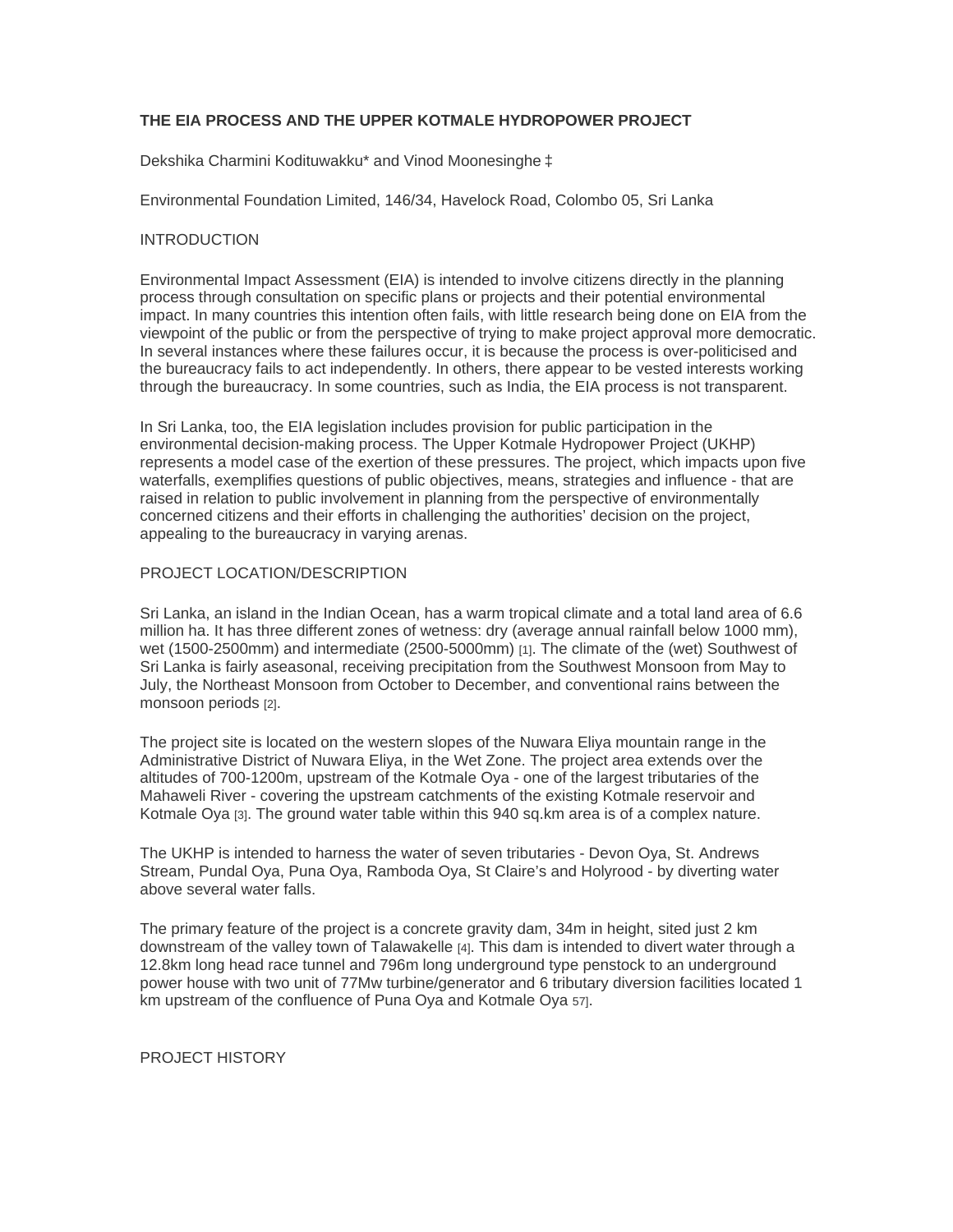The government of Sri Lanka initiated active steps towards harnessing the Kotmale Oya with a Master Plan for Mahaweli Development by the UNDP/FAO in 1968. Subsequently, the UKHP entered the planning process in 1980, when a Ceylon Electricity Board (CEB)/ German Technical Cooperation (GTZ) joint team proposed a cascade of power plants, of 64-93 MW capacity, as part of a Master Plan for Electricity Supply [6].

The current concept was formulated - after a feasibility study funded by the Japan Bank for International Corporation (JICA) in 1985-1987 - by a team of Japanese Consultants who proposed several options. The CEB, after selecting one of these options decided in 1992 to go ahead with the proposed UKHP, seeking a loan from the government of Japan to carry out detailed design and an EIA report. The project was originally proposed with a capacity of 248 MW, which was later reduced to 150 MW (i.e. to contribute 530 GWh of energy annually to the national grid) [7].

In the face of strong reservations from professionals, environmentalists, politicians and the general public, the project dragged on. The latest protest came from the then Minister of Housing and Plantation Infrastructure – who was also General Secretary of the Ceylon Workers' Congress (CWC), members of which predominate among the inhabitants of the project area – just prior to its inauguration by the Ministry of Power and Energy. Subsequently, a Parliamentary Subcommittee was appointed to go into the matter.

## IMPACTS OF THE PROJECT

The most harmful consequences associated with UKHP are adverse impacts on several of Sri Lanka's waterfalls, geological instability and inundation.

### **Waterfalls**

The most controversial feature of the UKHP was its adverse impact on several of Sri Lanka's natural waterfalls including Devon and St Claire's, which are considered significant tourist attractions, locally and internationally [8]. At least five world-class waterfalls lie within the Project area; these, unlike others, are easily accessible to the average commuter using public transport since they fall beside a major highway of the central hills.

### **Geological Impacts**

The whole area is mountainous with steep slopes. Landslide zones are present almost continuously along the Kotmale Oya, on both banks, extending from a point about 4km above the confluence with the Puna Oya to the Kotmale dam reservoir downstream; and along the Puna Oya, from its confluence with the Kotmale Oya to the vicinity of the Puna Oya falls. Landslides readily occur in these zones due to the basement rock being composed mainly of gneiss, which is more susceptible to weather, and charnockite, the top layer being composed of heavily weathered soil as clayey soil in many cases, which promotes a tendency to retain water [9]. The scientific information clearly indicates strong presence of a crystalline limestone band within the project area and entire Kotmale valley is classified as a landslide prone area [10].

The rock in the project site, which is charnokitic gneiss, is highly fractured with two major joint sets [11]. These are perpendicular to each other and in most locations of the project area are overlain by thick colluvium and residual soil layers. The thick overburden - that is visible at most locations of the project site - has high fracture intensity. It is formed due to the occurrence of past landslides, indicating that no type of human practice is suitable due to the sudden development of mass movements. The abutments behind the proposed dam site consist of well developed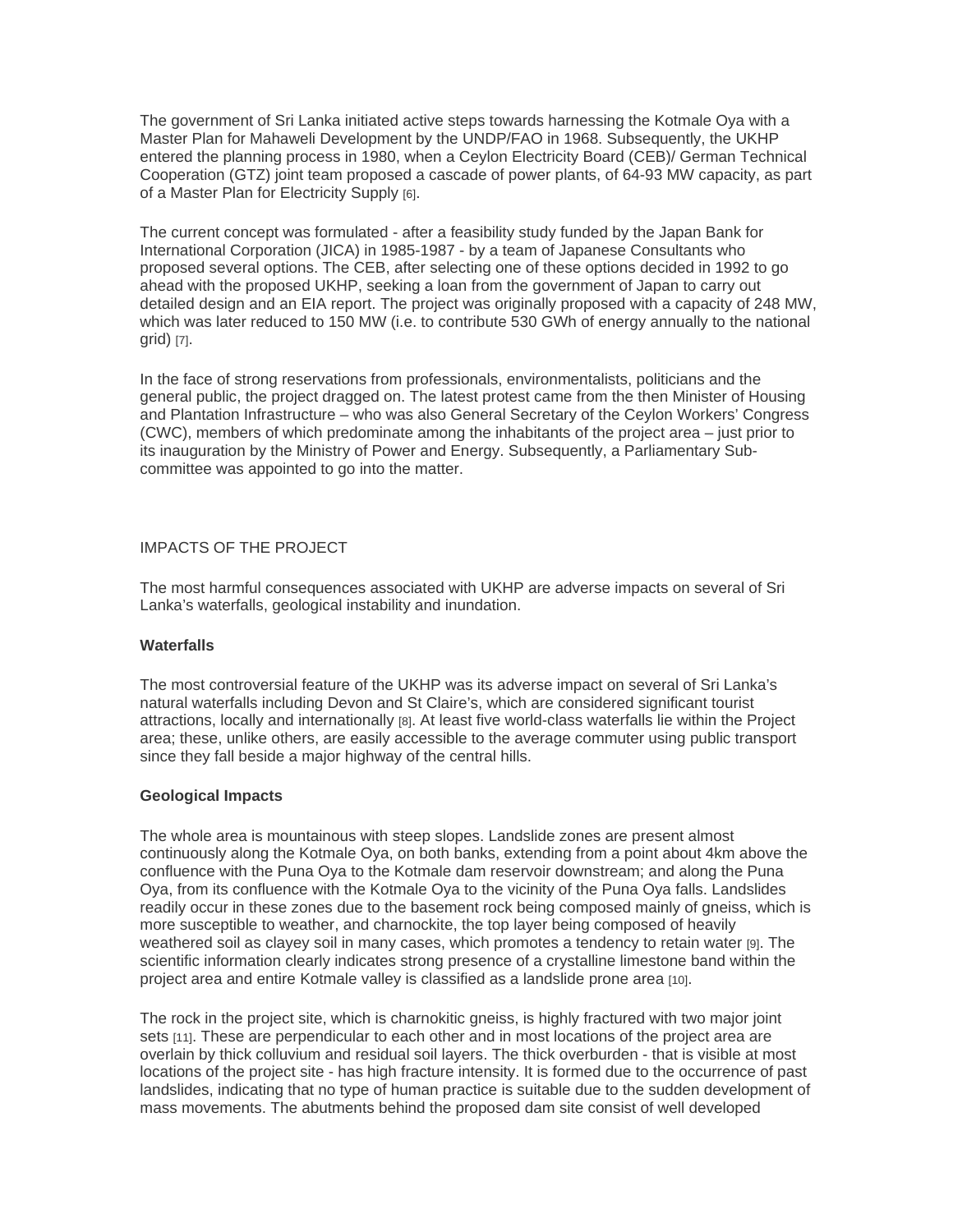discontinuities. The Puna No 2 intake is composed of thick debris, reaching the river bed. The basement rock is envisioned to be loosest in this area, with water seepage in the tunnel excavation [12].

There is a threat at the point where the headrace tunnel in the Talawakelle area is located: water is likely to outpour in to the tunnel due to high permeability. The geological instability associated with the project site is exemplified by the fact that air photography has revealed open cracks and other deteriorated rock zones at lineament valleys crossing the Devon Oya Diversion tunnel route.

## **Inundation**

Some of Talawakelle's lower-lying neighbourhoods would be flooded; according to a recent survey 538 houses including business communities and people engaged in agriculture, livestock farming and other activities would need to be either resettled or relocated, and given alternative land or accommodation to continue with their livelihoods.

### THE EIA PROCESS FOR THE UKHP

The original EIA Report for the UKHP was submitted in September 1994. The Ministry of Irrigation, Power and Highways was appointed the Project Approving Agency (PAA) under the National Environmental Act (NEA), the Project Proponent (PP) being the Ceylon Electricity Board (CEB). The subsequent chronology of the EIA process is laid out in Table 1.

*Table 1 : Chronology of UKHP*

### EVENT DATES STAGES

M/ I, P & H, as PAA, appoints a TEC to consider EIAR TEC (Ministry of Irrigation, Power and Energy) issues report rejecting project & recommending consideration of alternative proposals 7th February 1995 1st rejection

M/ I, P & H appoints an oversight committee to consider TEC report, Chaired by S/IP & E Oversight committee recommends approval of project and seeks concurrence from CEA to grant approval as per NEA. 25th February 1995 1st approval

CEA refuses to give concurrence for above recommendation and nullifies 1st approval 2nd rejection

CEB applies to Secretary /TE & WA against refusal by CEA S/TE & WA appoints a panel of experts to hear appeal with public participation 23rd March 1995 Panel of experts submit its report endorsing refusal of project by CEA. 30th June 1995 3rd rejection

S/TE & WA dismisses appeal by his decision, condemning conduct of PAA in recommending approval when its own TEC has rejected it. 3rd August 1995 4th rejection

CEB issues an addendum to EIAR on Yoxford option, claiming that Yoxford option is neither feasible nor economical. September 1996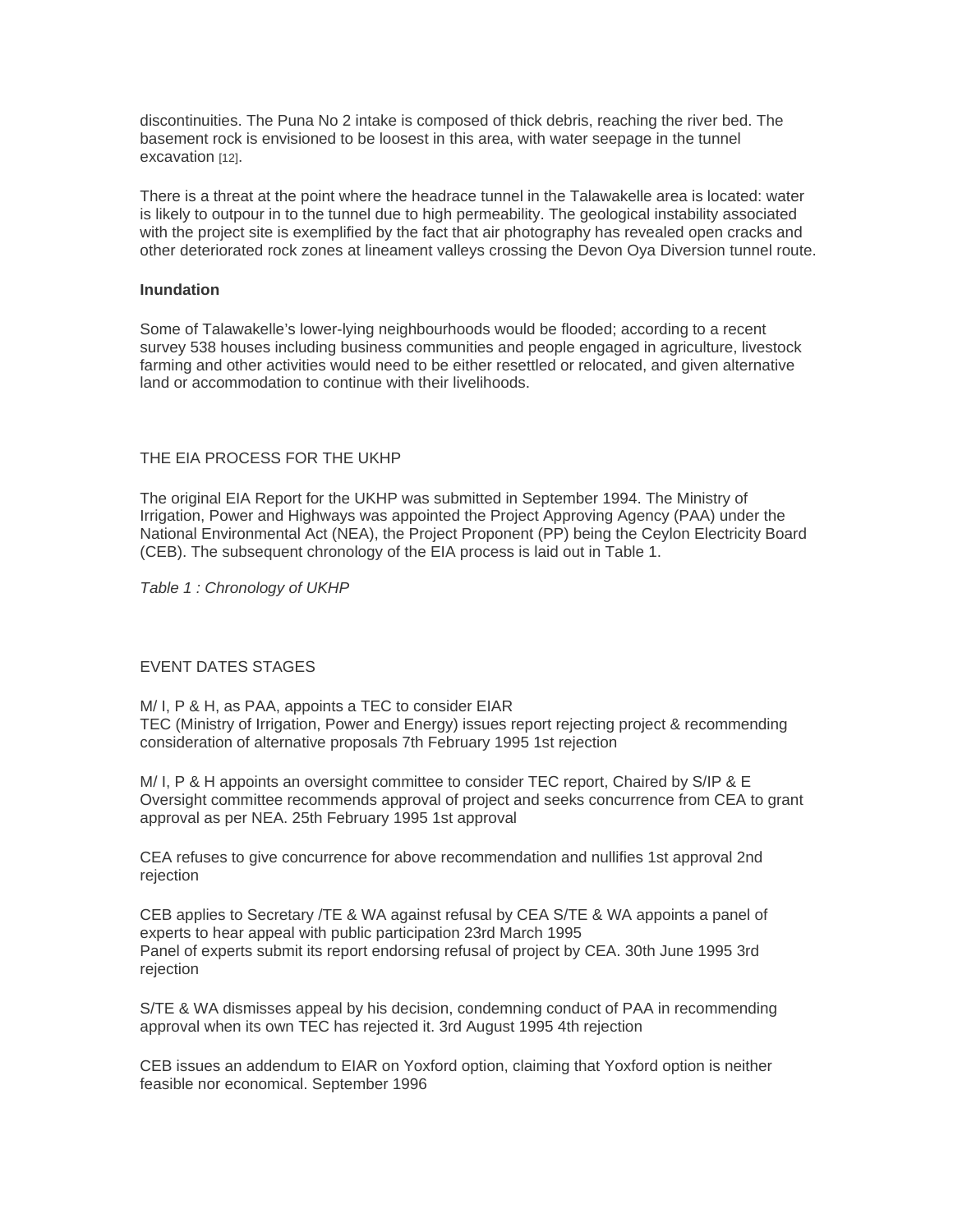TEC appointed by CEA rejected addendum to EIAR on Yoxford option and recommended investigations on Yoxford option including core drilling at dam site. December 1996 5th rejection

CEB appeals to M/FE for approval of project, dismissing CEA recommendation and questioning credentials of TEC members to evaluate Hydropower projects. 2nd April 1997

S/F & E grants conditional approval after hearing submission of CEB/ CEA 2nd July 1998 2nd approval

EFL files a case against S/F&E seeking a stay order and a fair hearing. 6th October 1998 EFL case concludes with settlement reached. 17th July 1998 Appeal Hearing starts. 22nd October 1999 S/F&E approval for project. 27th March 2000 3rd approval Inter-Ministerial Committee reports on project. July 2002 Parliamentary Sub-committee on UKHP Ongoing

# **TEC Report**

The PAA's own Technical Evaluating Committee (TEC) found that the project threatened the pristine waterfalls in the area, for which the weightage given in the EIA report was inadequate; no economic values had been assigned to the waterfalls; and better indications could be given to decision makers if a contingent valuation exercise was to be conducted. The waterfalls should remain in their natural condition at least during the day time. Possible impacts were effects on water quality, changes in the water table, upstream flooding, resettlement and the loss of biodiversity. It refused approval on these grounds and recommended that the other alternatives should be re-examined in detail [135].

# **First Approval**

The Secretary Ministry of Irrigation, Power and Energy overruled the TEC decision by appointing an oversight committee, which suggested that the TEC recommendations were economically and technically unfeasible, thus granting the 1st approval for the project (conditional on concurrence from the CEA) [14]. As there had been no evaluation of alternative locations, the CEA refused permission and the PAA was unable to grant approval.

The CEB then exercised its statutory right of appeal, under the National Environmental Act, to the Secretary of the Ministry of Transport, Environment and Women's Affairs. His findings were that the EIA Report submitted by the CEB failed to give a rigorous, responsible evaluation of the 'Yoxford Option', an alternative for 120 MW/370GWh, one of three identified in the EIA report and recommended for re-examination by the TEC; and that an extended environmental cost/benefit evaluation should be part of the financial/economical evaluation. While refusing the appeal, he allowed the CEB to submit a fresh application addressing the alternative proposals [15].

### **Second Approval**

The CEB then submitted an addendum to its EIA Reoprt dealing with the 'Yoxford Option'. It commissioned the Central Engineering Consultancy Bureau (CECB), which had earlier proposed this option on environmental grounds, to undertake detailed geological investigation into the Yoxford site. The CECB reported that the site had several adverse geological features making it un-feasible for a dam and reservoir as required by the project [16]. The option was rejected on this basis.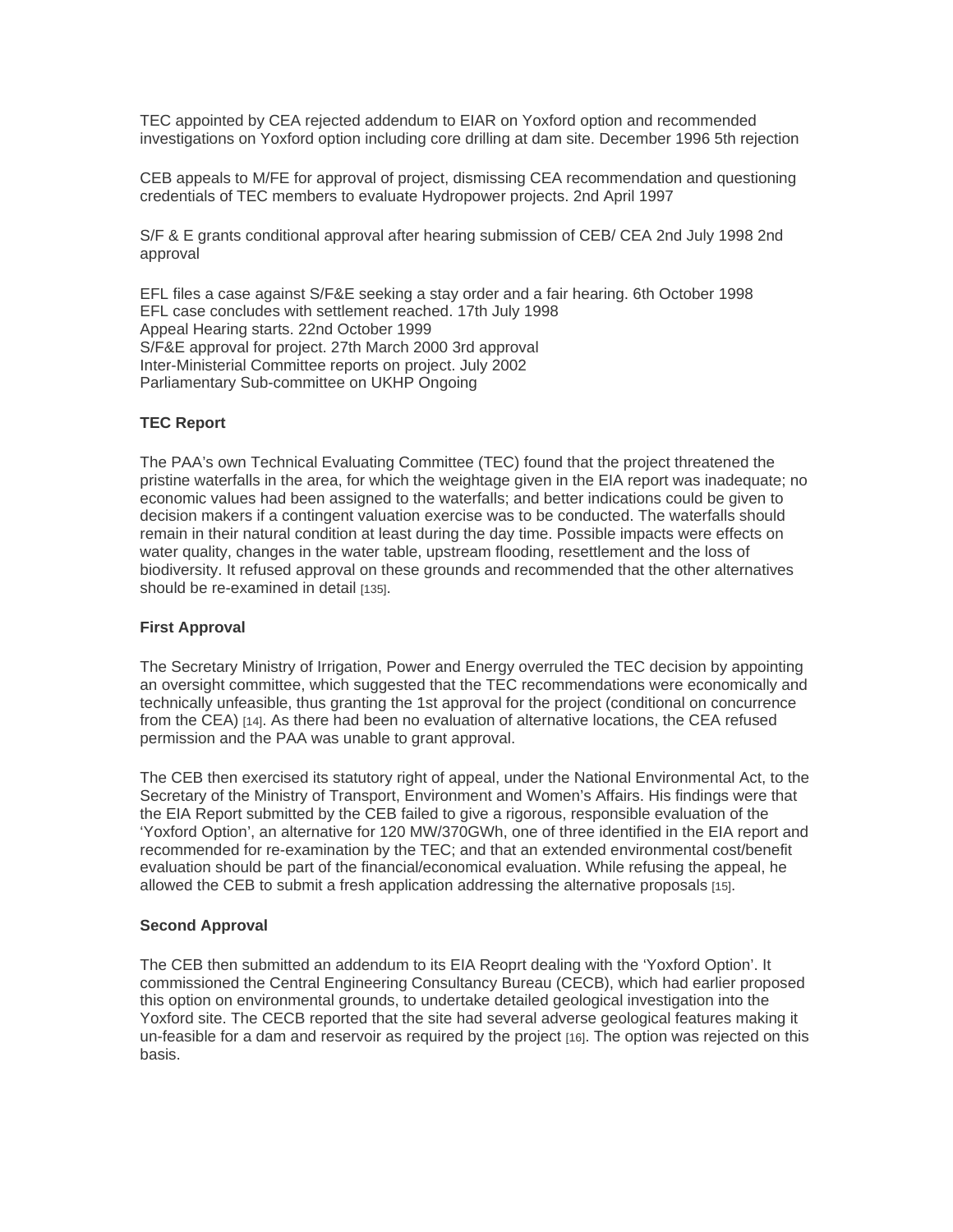Although there is no provision in the law for an 'addendum' to a rejected EIA Report, the CEA considered this addendum as a fresh EIA Report and went through the prescribed procedure by publishing a notice in the newspapers. Consequently in 1997 the CEA refused approval to the addendum and the CEB appealed to the Secretary of the Ministry of Forestry and Environment on 15 January 1997.

The Secretary in his judgment was critical of 'environmental lobbying' and hinted that the EIA procedure delays economic development in the country. He considered the economic valuation and cost/benefit analysis, mentioned by his predecessor in his decision, to be vague. He concluded:

'However it is clear that these measuring of human wellbeing are not universally accepted by policy makers or citizens as building blocks for decision rule for policy choice.'

### **EFL Writ and Appeal Hearing**

The Environmental Foundation Limited (EFL) challenged this decision, filing a writ application in the court of appeal, seeking a stay order on the grounds that its exclusion from the second appeal process was arbitrary & contrary to principles of natural justice and contrary to the procedure set out in the CEA's 'Public Participation handbook.' That mere rejection of the Yoxford option did not constitute an adequate consideration of alternatives.

EFL sought to quash the findings of the Secretary of the Ministry of Forestry and Environment, arguing that they contained a number of generalised and un-attributed quotations, showed bias against the 'Environmental Lobby' and had been made on the basis of what the Secretary saw as the mission of his Ministry rather than in terms of the National Environmental Act. At the hearing of the case a settlement was reached whereby the State agreed to conduct a fresh appeal with the participation of EFL.

Consequently, there was an appeal hearing, at which certain significant steps were taken, including the establishment of a monitoring committee chaired by the Central Environmental Authority on which EFL has a seat [17]. This concluded with approval granted for the project by the Secretary, Ministry of Forestry and Environment. However, certain Mitigatory Measures were included.

The CEB is now required to monitor the water table in the project area and address issues arising from surface effects of its depletion [20]. It is directed to measure the stream flow of the five affected waterfalls (Devon, St Claire's, Puna Oya, Ramboda, Dunsinane), prepare a watershed management plan, assess the biodiversity, monitor the water table, plan to mitigate landslides, and develop comprehensive methods to dispose of the tunnel muck that would be generated as a result of the project. It must also maintain a complete standardised Photographic record of the waterfalls from the date of the commencement of the project [19].

The Ministry of Irrigation and Water Management was designated to ensure that measures are implemented in relation to the waterfalls so that their aesthetic values would not be disturbed. In the case of Devon Falls, a total volume of 18,000m3 of water would be released for a minimum of ten hours daily while for St Claire's a total volume of 47,250m3 of water per day for ten half hour periods is projected under the regulation [20].

### **The Inter-Ministerial Committee on UKHP**

As a result of the influence of the Minister of Housing and Plantation Infrastructure, an Inter-Ministerial committee investigated the project. It came to the conclusion that (a) the resettlement plan was inadequate on the grounds that it did not contain a list of beneficiaries, a compensation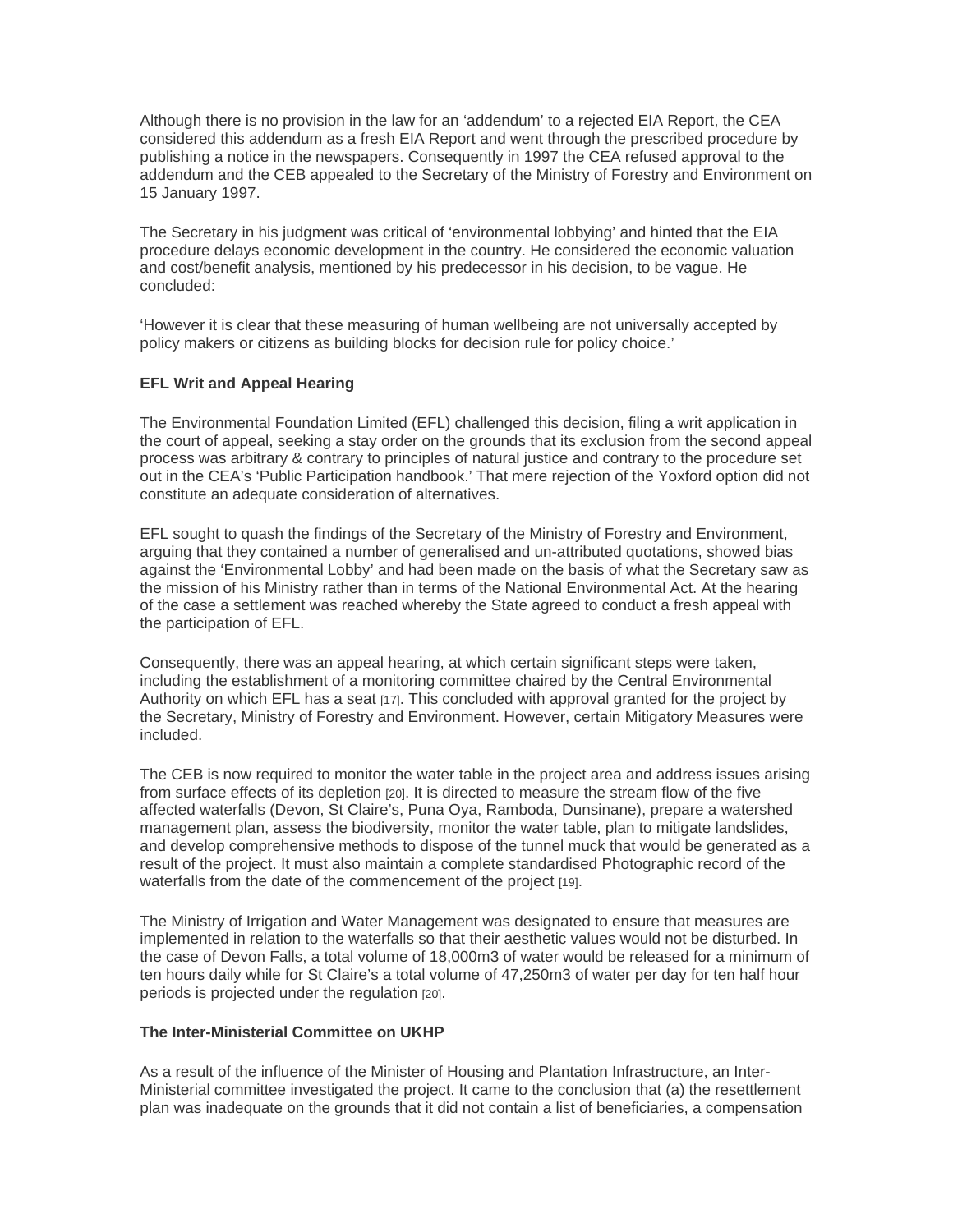package to each family and their final destination at a new settlement, and (b) that the geological investigations were not adequate since there is a sub-surface geological rock formation along the tunnel trace.

### **The Parliamentary Sub-committee on UKHP**

At present, a Parliamentary Sub-committee is investigating the UKHP. After several hearings, it was not satisfied and called upon the members of the committee on monitoring the UKHP upper watershed (of which EFL is one) to meet with it, at which there was a frank exchange of views and information.

# FLAWS IN THE EIA PROCESS

## **EIA Report**

According to section 33 of the National Environmental Act, an EIA is a written analysis of the predicted environmental consequences of a proposed project, containing an environmental cost benefit analysis (if such an analysis has been prepared), a description of the avoidable and unavoidable impacts, a description of alternatives to the activity which might be less harmful to the environment together with the reasons why such alternatives were rejected, and a description of any irreversible or irretrievable commitments of resources required by it [21].

In the UKHP case, the assessment starts off systematically, but fails to compare alternatives and present assessment results in a methodical manner. At the pre-feasibility stage of the project, detailed engineering designs were developed at great cost, while Rs.12 million were spent on the preparation of an EIA report that did not consider alternative locations for generating the equivalent energy in a less environmentally harmful manner. Instead of going into the detailed designs the alternatives should have been tested as a hypothesis at the initial stages of the EIA process to avoid misconception and misrepresentation of available facts.

The Secretary, Ministry of Transport, Environment and Women's Affairs in his decision to reject it, stated that 'the CEB's statement that the option to the UKHP is thermal is not acceptable, especially in the light that it has failed to rigorously evaluate the Yoxford option'; and that there were no independent studies done on the economic valuation of the project, the EIA failing to address this aspect fully [22].

Impact identification brings together project characteristics and baseline environmental characteristics to ensure that all potentially significant environmental impacts are identified and taken into account in the EIA process. The impact identification method adapted in the UKHP was the checklist method. The initial identification of impacts in the EIA report was comprehensive, but the checklists used were not included.

Flaws in the EIA study included: failure to determine the high flood level, non-allowance for statutory requirement of 100m reservation, improper capture during the survey on predicted resettlement of families, failure to address impact of disposing of excavated material, and failure to address adequately the possible effect on the inhabitants of the surrounding and downstream areas.

### **Addendum to EIA Report**

In the addendum to the report, the costs of the original UKHP and Yoxford option were shown as US \$ 257 million and US \$ 246 million respectively. The cost of the Yoxford option could not be almost as much as the original project, given the reduced tunnelling and civil works, especially since the cost estimate for the Yoxford option given in the CECB proposal was only US \$178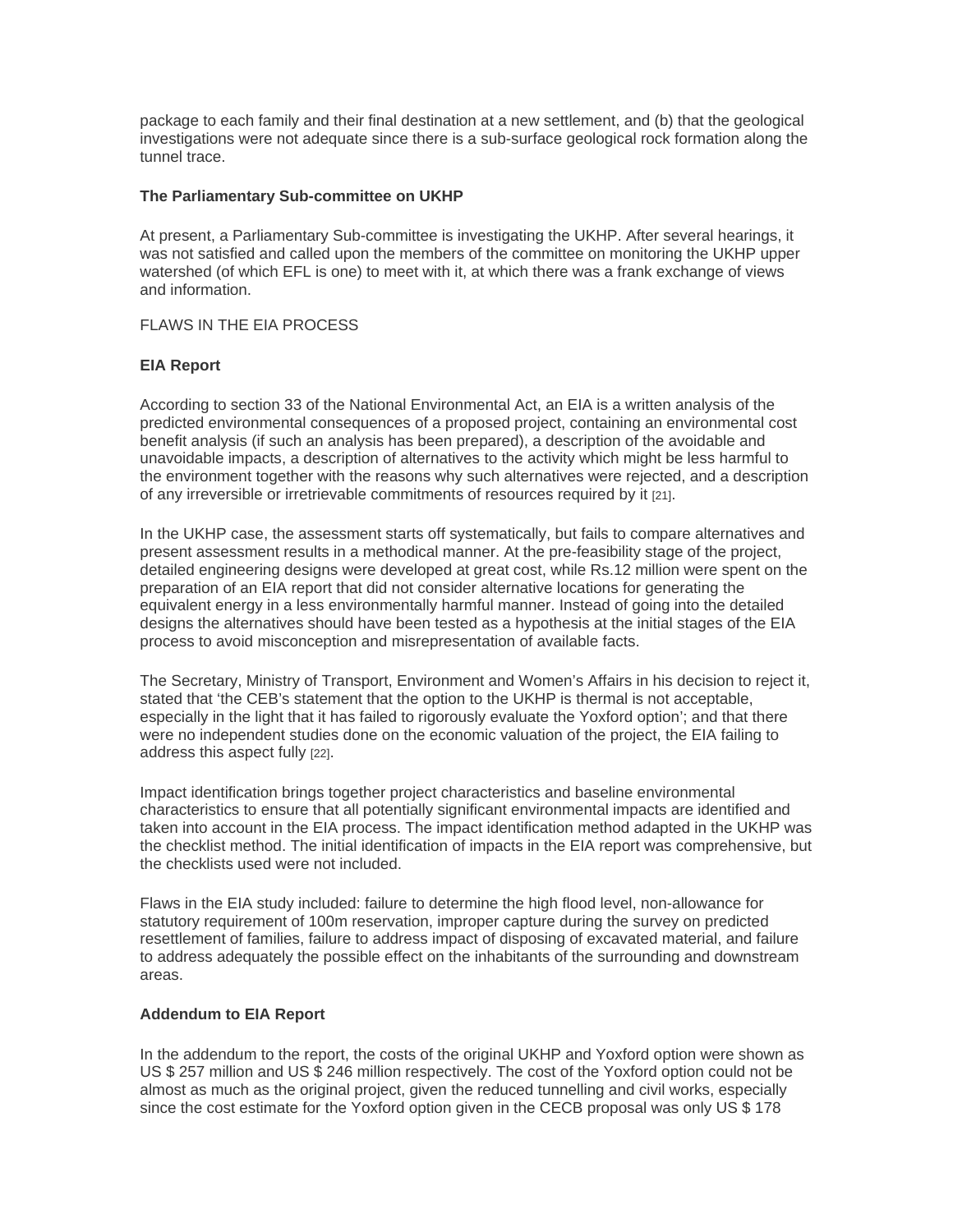million - the costing done by the consultants was for a layout different to that proposed by the CECB [23].

### **Inter-Ministerial Committee Observations**

The Ministry of Power and Energy had commented that only minor unforeseen adverse conditions have been experienced during the construction in a number of similar projects already implemented in Sri Lanka and all these problems could be overcome without difficulty, and that this would apply to the UKHP as well.

In response, the Ministry of Housing and Plantation Infrastructure observed that it could not agree and quoted the following examples [24]:

(1) Leaking in the Kotmale pressure tunnel was remedied at a cost of Rs 1000 Million approximately, which was 10% of the total project cost. No one has been held responsible for this colossal waste of money.

(2) No action for stabilising of landslides due to dewatering of Kotmale reservoir had been taken so far. After the original geological survey that was done for the environmental impact assessment, no further geological studies have been done despite the repeated warning and recommendation to the CEB by experts who have reviewed the EIA report.

The Inter-Ministerial committee drew attention to the possibility of subsidence of road ways and the railway track proximate to the Talawakelle pond since the elevation gap between the road and the high water level off the Talawakelle pond is very small. It was of the view that the watershed management plan of the time ought to be replaced with one developed on the basis of an integrated approach to protect and improve the watershed with mixed plantation of indigenous species.

### **Project Approvals**

Initial approval was granted by an oversight committee appointed by the Secretary to the Ministry of Irrigation, Power and Energy. In this project this ministry functioned as the project-approving agency, while the CEB, an agency under the ministry, was the project proponent. Since this ministry was closely involved in project formulation, proposal writing and in seeking donor assistance for the project in wider sense it was the project proponent. Under such circumstances it was difficult for the PAA to exercise an independent and unbiased judgment over the application made by CEB.

The Secretary, Ministry of Forestry and Environment, in his decision of 16th July 1998, highlighted the economic benefits by considering only demand in the power sector in the country. He was not in agreement with the contingent valuation method, which had been mentioned by the TEC, since the respondents in the contingent valuation survey could give seemingly contradictory, inconsistent answers to questions; they sometimes fail to give truthful answers to survey questions: they have a tendency to give an opinion when they do not have a real point of view on a subject and their answers any change depending on the precise wording of a question [25].

However, Navrud explains that contingent valuation surveys can be seen as a way of getting individual preferences in addition to expert assessment of environmental damage. There is a likelihood of high damage costs from the reduced flow in the waterfalls [26]. This is reflected in the UKHP area, which contains five waterfalls.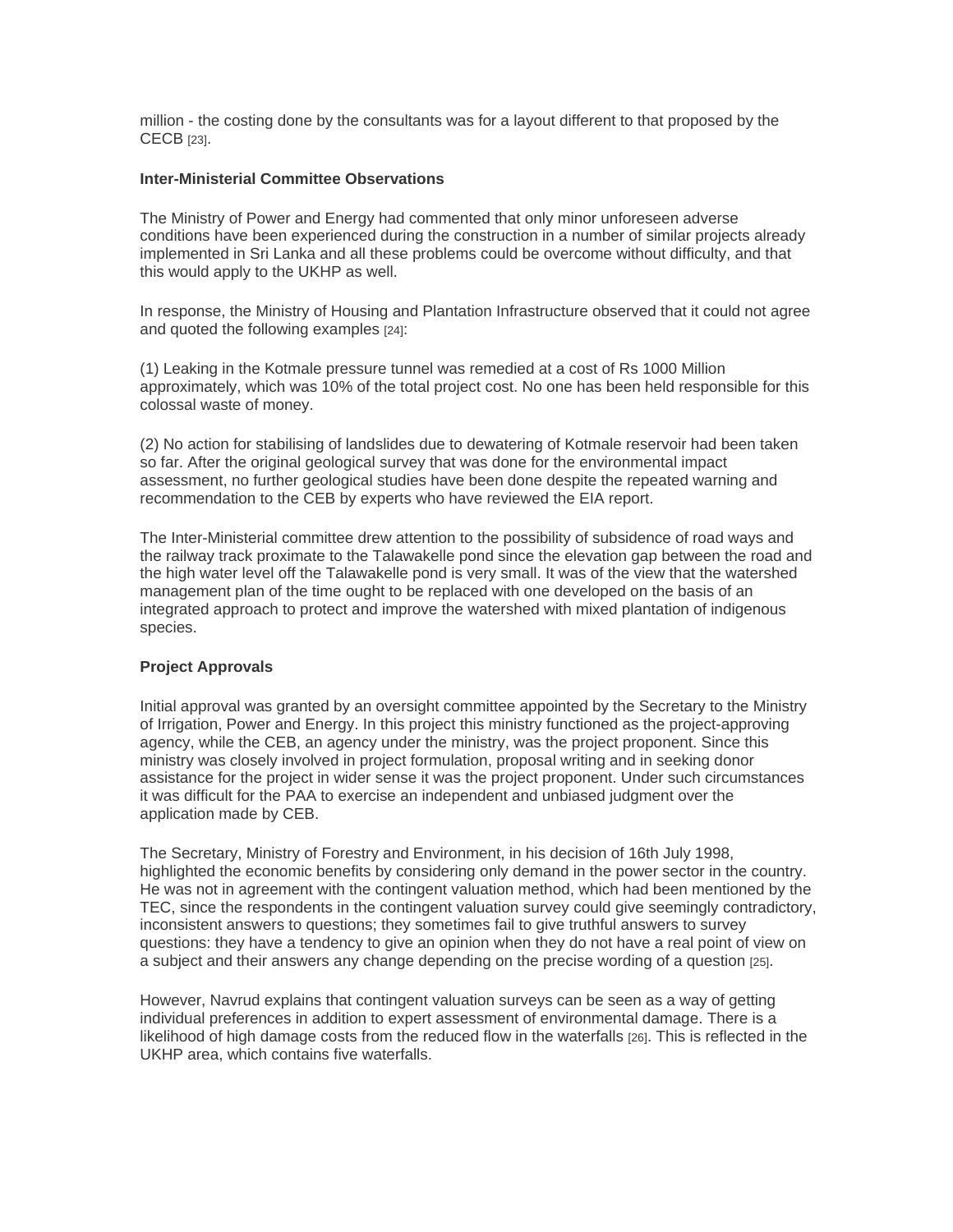The most feasible alternative project location, the Yoxford option was rejected on the grounds of the presence of a crystalline limestone band and the associated danger of landslides. However, the proposed site for the UKHP possesses the same crystalline limestone bands and although this fact was not properly considered in the geological evaluation report of the UKHP [27], the project received approval.

## **Stakeholder Actions within EIA Process**

The consideration of alternatives encourages analysts to focus on the differences between real choices, allowing people who were not directly involved in the decision-making process to evaluate various aspects of a proposed project and provides a framework for the competent authority's decision, rather than merely a justification for a particular action.

However, although there had been a number of participants at the public hearings during the EIA stage, the secretary considered that the parties to the dispute were the CEB and the CEA and accordingly summoned only their officials for the appeal hearing [28].

## **CONCLUSIONS**

The EIA report on the UKHP was seriously flawed. Alternatives were not given due consideration, being rejected almost offhandedly while objections regarding the drawbacks of the proposed project were dealt with equally lightly. This seriously flawed project was, ultimately, approved despite strong opposition from the public. It might not be unreasonable to suppose that the final decision-making process was made in disregard of the opinion of the public, including experts.

When environmentally concerned citizens realise that the EIA process does not provide them with the tools necessary to make an impact, they may find other ways of acting, within formal arrangements for public involvement. In this case, the EIA opened up a forum for dialogue and discussion between the concerned parties which were, however, closed by mechanisms that restrict public involvement and impact.

### REFERENCES:

(1) CEA, 1999. *Central Environmental Authority of Sri Lanka/ ARCADIS/EUROCONSULT (Netherlands) Wetland Atlas of Sri Lanka* – Physiography of Sri Lanka. p4

(2) Ashton, P. M. S., Gunatilleke, C.V.S., Singhakumara, B.M.P., Gunatilleke, I.A.U.N. (2001) *Restoration pathways for rainforest in southwest Sri Lanka: a review of concept and models.* Forestry Ecology and Management, Vol. 154 (2001) 409-430

(3) Prathiraja, P.T. (2003) *Ceylon Electricity Board Upper Kotmale Resettlement Action Plan 2003.*

(4) Potkin, A. (2000) *Waterfalls: a Hydropower development aesthetic consideration in Project Evaluation Interactive E-Book*. Waterfalls hydro as a zero-sum game: Sri Lanka's Upper Kotmale project (File name Lank\_REV.pdf). Cultivate Understanding Multimedia. (5) EIA report, section 2.1.5: Fig 1.1.

(6) Representatives of the Ministry of Housing and Plantation Infrastructure, 2002. *Report to the Inter Ministerial Committee Appointed by the Hon Prime Minister on UKHP*.

(7) SAELR. (1999) *Appeal under section 23 DD of the national Environmental act by Ceylon Electricity board (no 1-3) The South Asian Environmental Law Reporter*. Vol 6(4):167-190 (8) Ibid.

(9) NBRO. (2002) *An overview of the Engineering geological impacts on the severely affected areas due to the proposed Kotmale Hydropower project*. National Building Research Organisation, Colombo Sri Lanka

(10) Representatives of the Ministry of Housing and Plantation Infrastructure, Op cit.

(11) NBRO, Op cit.